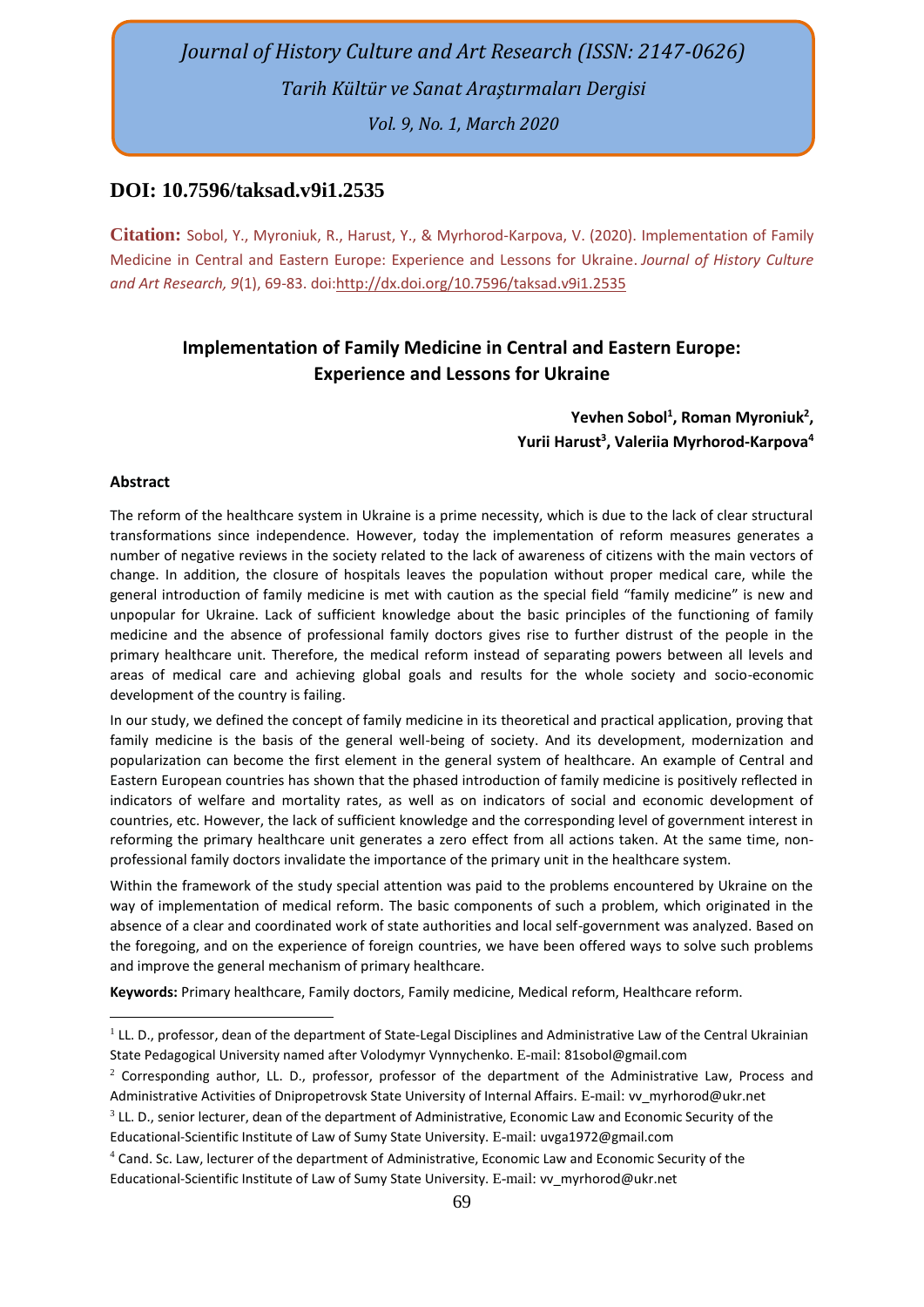#### **І. INTRODUCTION**

Health is one of the most important values of a person, which determines the possibilities for the realization of all his / her aspirations, both personal and social. Health is not only the absence of illness. World science has developed a holistic view of health as a phenomenon that integrates at least four of its components – physical, mental, social and spiritual. All these components are inseparable from one another, they are closely interconnected and only in aggregate determine the state of human health (Skrinnik, 2019).

The development and popularization of the primary healthcare unit in general, and family medicine in particular, has a positive effect on the healthcare sector. However, such a positive effect is only possible in the case of the efficiency and availability of medical services at this stage, when the family doctor is able to provide the required range of services in a qualitative and comprehensive manner, co-operate with other doctors, and also conduct preventive and preemptive measures at a high level. The principles on which family medicine is built create prerequisites for competing among doctors for patients, which directly affects the quality of services provided.

Ukraine has ignored for a long time the recommendations of international organizations, the recommendations of World Health Organization, on the need to reform the medical sector. Experts determine that only starting from 2010 it is possible talk about the slow, volatile, unplanned beginning of the reformist actions. After all, in 2010, according to official statistics of the State Statistics Committee of Ukraine, the expenses of the state on healthcare amounted to 1042 UAH for one Ukrainian, while each citizen spent more than 750 UAH on the purchase of medicines. In comparison, the average salary of 1 medical worker was 1778 UAH, which is about 43% less than the salary of 1 employee in the field of industry and 67% less than in the financial sphere (Yanchuk, 2019).

M. V. Shevchenko and R. V. Bohatyrova agree that overall public health financing was ineffective, and wages did not meet global standards. For example, in 2010 in Finland a health worker received in average 2536 euros, in Portugal – 898 euros, in Lithuania – 800 euros, in Bulgaria – 572 euros (Shevchenko, 2012).

Thus, the reform of the healthcare sector and the clear allocation of the primary healthcare unit became a real necessity for the socio-economic development of Ukraine. Since this time, the country has been gradually introducing major reform measures. In our opinion, the most valuable for Ukraine is the experience of the countries of Central and Eastern Europe, which have passed the period of development similar to Ukraine: joining the USSR, gaining independence and electing the vector of independent development.

The object of this study is the social relations that arise in the field of the introduction of family medicine in Ukraine and the countries of Central and Eastern Europe.

The subject of the study is the experience of introducing family medicine in the countries of Central and Eastern Europe.

The purpose of the study is to determine the basic problems for Ukraine and to suggest ways to solve them basing on the experience of the countries of Central and Eastern Europe in introducing family medicine.

Methods of research are selected taking into account the object, subject, and purpose of the study. General scientific and special methods of legal science were used in the course of the study. The basic method of research is a dialectical method that substantiates the interconnection and interdependence of all processes in the introduction of family medicine. The general methods of synthesis, comparison, analysis, induction, deduction, analogy were used when clarifying the terminology apparatus on the introduction of family medicine in Ukraine and in the world. Also, the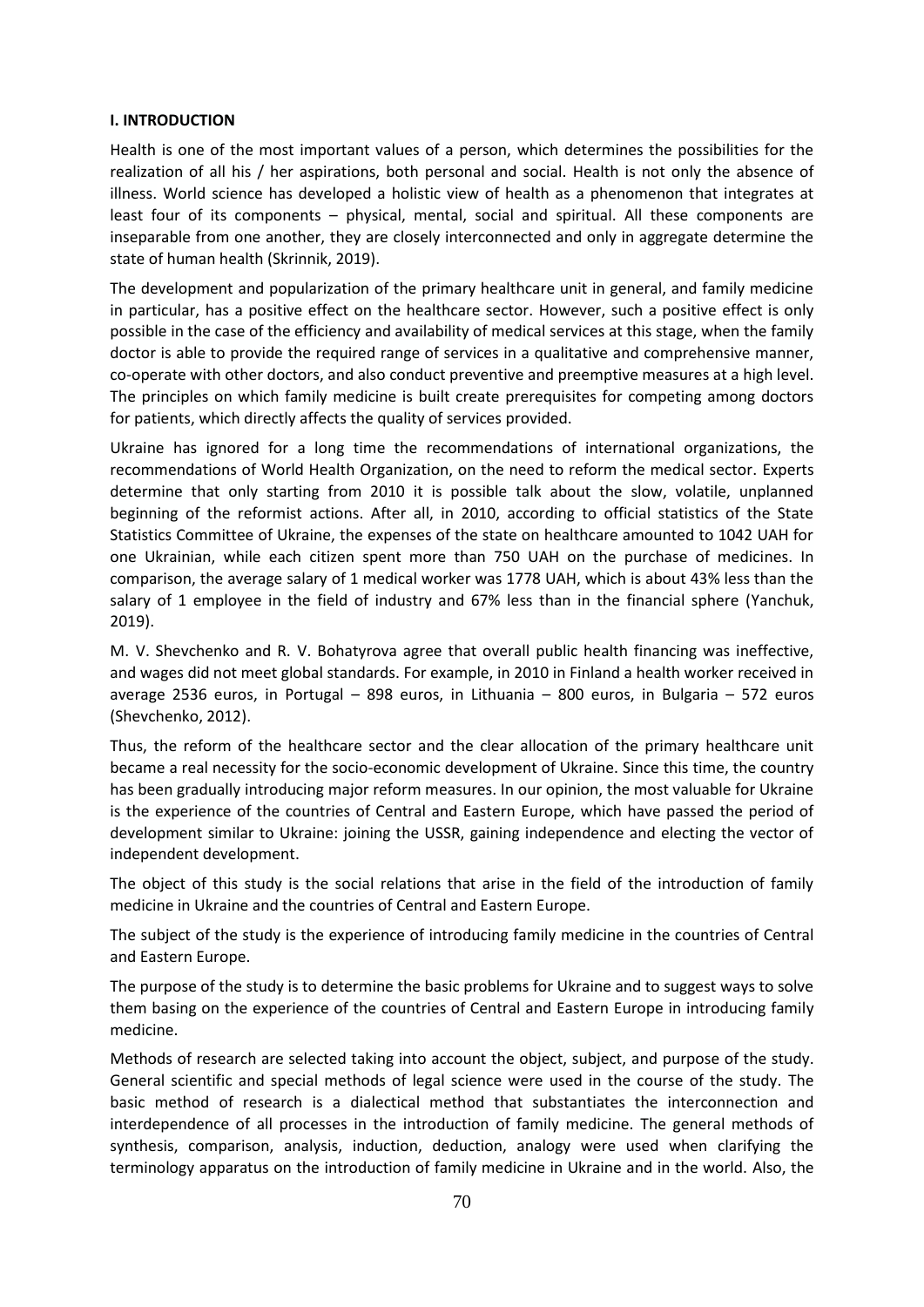methodological foundations of the study are the following scientific methods: formal-dogmatic, with the help of which the external scientific processing of empirical material took place, definition of the concept, principles and methodology of family medicine; systematic and structural, historical and comparative, logical methods are the basis of the study of the medical reform development in the countries of Central and Eastern Europe.

## **ІІ. MATERIALS AND METHODS.**

## **2.1. Theoretical aspect of the formation of family medicine as a primary healthcare unit**

Family medicine is a key link in primary healthcare. The main purpose of family medicine is to provide quality medical healthcare to patients in the initial stages, while quality acts as a complex concept that includes strengthening the knowledge base in the field of primary healthcare, developing precise special diagnostic algorithms and providing timely, adequate medical care (Shevchenko, 2012).

Therefore, the question of the necessity and importance of the development of family medicine is no longer debatable. In the Netherlands, Australia, the United States, Canada, UK and other countries there are schools and institutes for conducting medical MD / PhD programs in family medicine, epidemiology, ethics, and medical informatics. Research programs are aimed at determining the long-term outcomes of diseases, the effectiveness of diagnostic and therapeutic interventions, the quality of medical care, etc. (Shevchenko, 2012).

The official documents of the World Health Organization and the World Organization of Family Doctors state that family medicine is the foundation of the entire health system of each state, as well as for society as a whole. The optimal construction and functioning of the appropriate family medicine model in the world ensure the comprehensiveness and accessibility of healthcare and is derived from basic medical care directed at each person and additional care provided to groups of people with general medical problems (Shevchenko, 2012).

At the same time, experts from the World Health Organization (WHO) state that the most optimal, effective and such a system that would be able to meet the needs of the entire society is not built in any country. However, the Strategy for the Development of the World Health Organization for the population of the European region declares the development of the concept of family medicine as a basis for healthcare. This concept is recognized by all international organizations (Mazhak, 2009).

Domestic scientists Y.Y. Latyshev and Y.I. Avhustynovych argues that world scholars and experts have agreed on the identity of the concept of "family doctor", which should be understood as a doctor who has undergone a special post-graduate multifunctional training on provision of primary medical family care to patients and members of their families, regardless of gender and age (Latyshev, 2016).

Modern family medicine is a branch of medicine that has accumulated advanced developments in the field of biology, behavioral sciences and clinical science. Domestic scientist I. Mazhak proves that it actually returns a holistic approach to the person and problems of his / her health. Family medicine can not be limited to a single set of diseases, a set of actions and behavior. In fact, family medicine is aimed at solving a set of problems of the patient and his family. The methodology of family medicine is based on recognition of the determining role of the family in the formation of health and illness of all its members, which is due to socio-cultural and biological factors (Mazhak, 2009).

The basic principles of family medicine are:

- continuity of provision of medical services to the consumers on a continuous basis;
- sufficient level of health care;
- preventive and preemptive aspects of medical care;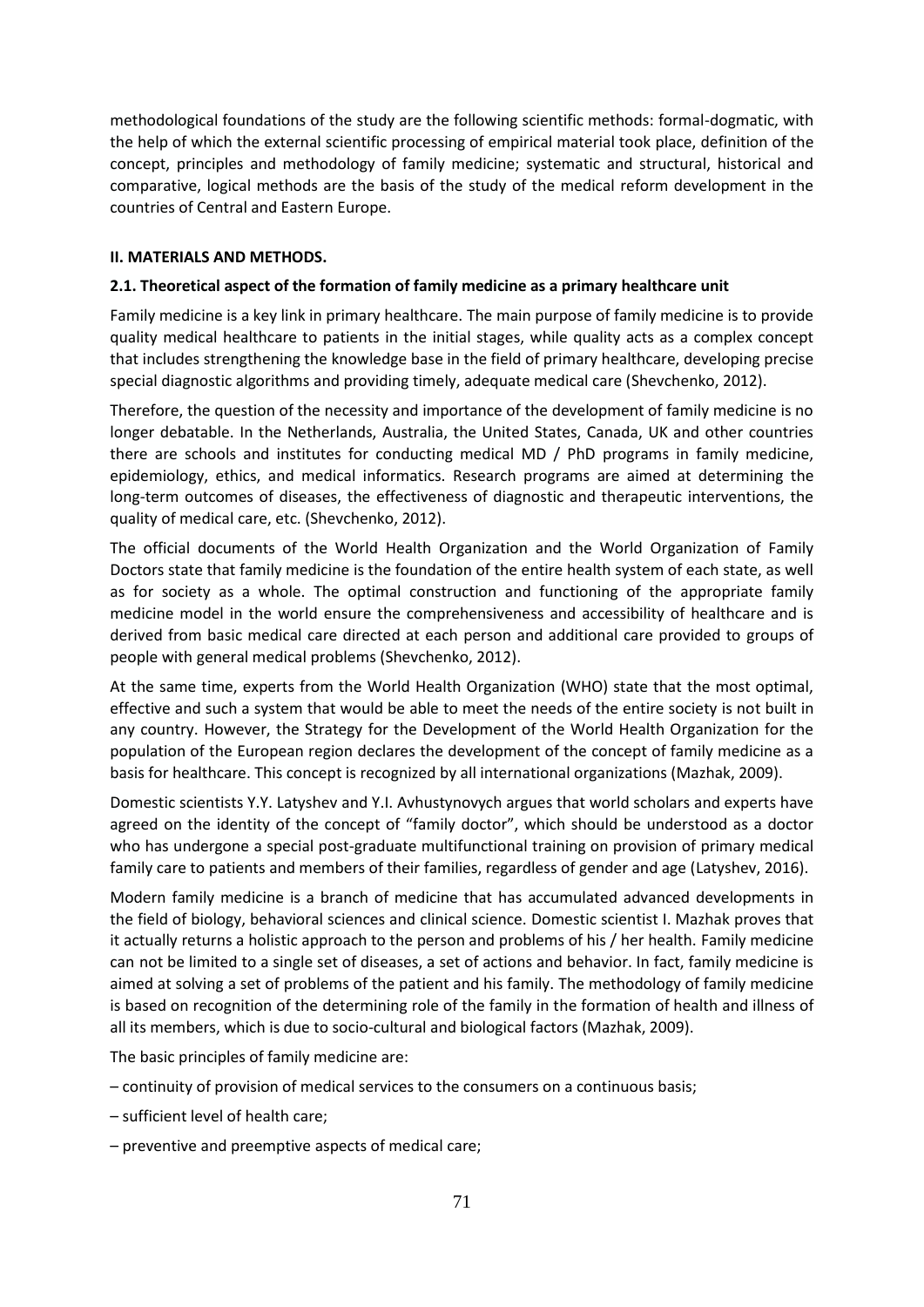– the comprehensiveness of medical care, which means that medical services are provided to all citizens regardless of sex, disease, religion, age and other characteristics;

– the family doctor has basic knowledge and skills of other medical specialties (Mazhak, 2009).

However, the family medicine gained recognition as a separate industry only in the beginning of the XXI century. By the 60's of the XX century there was a keen discussion about the essence of family medicine and its role in the healthcare system of the developed countries of the world. Finally, after conducting a series of scientific studies at the end of the XX century, family medicine became the foundation of the healthcare system of the United States, Canada, the countries of the European Union and Central and Eastern Europe. In each of these countries there is a domestic family medicine model with certain characteristics, but in many respects they are similar. World medical science, according to the quantitative criteria, defines three main models of family medicine:

Model 1. Medical services for the whole family (adults and children) are provided by one doctor;

Model 2. Medical services are provided by two doctors (adults and children separately);

Model 3. Medical services are provided by the family doctor and the specialized doctors.

For Ukraine family medicine is not a new phenomenon, but its formation actually took place after the official approval of the special field "family medicine" at the end of the XX century. At a later stage the leading medical universities in Ukraine began training specialists in this special field. Gradually, the opening of the first domestic practices of family doctors took place. Scientific-practical conferences of family doctors and family doctors' congresses began to be held. In December 1997, the Ukrainian Family Medicine Association (UFMA) was founded, which currently has more than 10,000 members. The main purpose of the UFMA activity is to improve the health of Ukrainians by improving the quality of providing medical care to the Ukrainian population on the basis of family medicine (Avhustynovych, 2016)

In fact, today in Ukraine the family doctor is the first-contact doctor, whose duties include the provision of primary healthcare services. Until recently, the duties of family doctors in medical institutions of Ukraine were performed by therapists and pediatricians, treating minor illnesses and injuries, carrying out easy operations and preventive activities for the prevention of diseases. Such a model of family medicine was left as an inheritance from the USSR, when the task of these doctors was equated with the functions of the dispatcher and coordinator on the referral of patients to specialized doctors. This led to situation, when the patient stopped consulting a therapist or pediatrician, and on his own visited the appropriate specialist. This circumstance directly influenced the state and quality of medical services provision in the primary healthcare unit and the very fact of its existence and development in Ukraine.

The use of such a model of family medicine has actually led to the loss of the primary healthcare unit and the quality of the provision of medical services. The poor state of healthcare has led to a decrease in the average life expectancy in the country to 68 years, which is 10 years less compared to the life expectancy of EU residents. Also, the infant mortality rate is 2.5 times higher than in Central European countries, and the premature mortality rate is higher more than 3 times (Ruskykh, 2012).

In 2010, a sociological survey was conducted in Ukraine in which one third of the respondents identified the state of the provision of health services and the general state of healthcare in the state as unsatisfactory; 70% of respondents pointed to the urgent need for reform in this area; about 50% of the respondents confirmed that doctors refuse to provide free assistance; about 20% were not able to receive medical care at all because of the absence of professional physicians and specialist doctors (Zaporozhan, 2016). Therefore, society itself has forced the Ukrainian government to begin reforming the healthcare system, since Ukraine is perhaps the only country in the post-socialist camp, in which no reform of the medical sector has taken place since independence.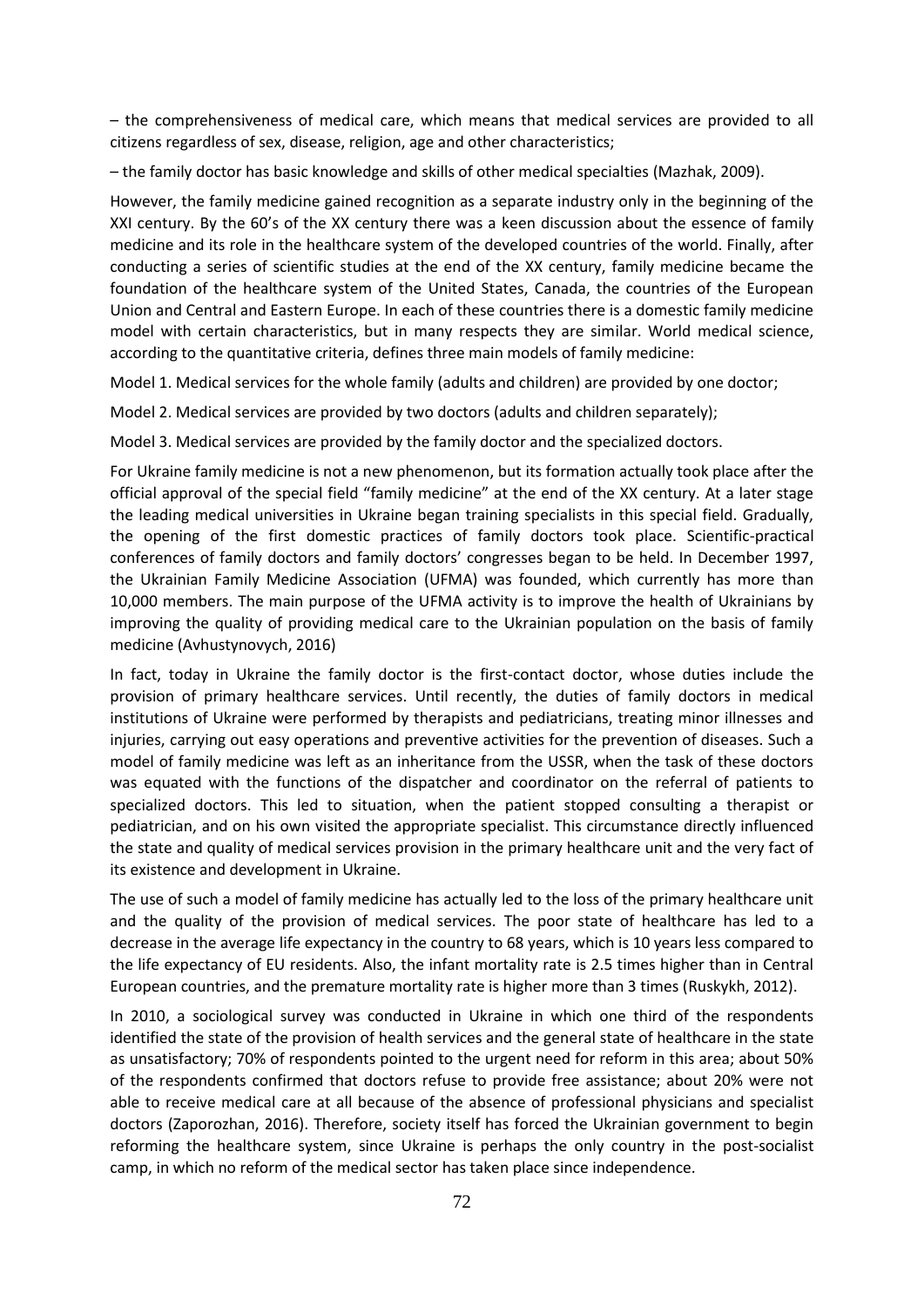Thus, at the end of 2017, a medical reform was launched in Ukraine after the Verkhovna Rada of Ukraine voted for the Law No. 2168-VIII "About the state financial guarantees of medical attendance of the population" and thus gave "green light" to the reform of the financial system of medicine. In January 2018 the Ministry of Health has already begun implementing changes in healthcare sphere – namely, the first stage of the reform – a new mechanism for financing medical institutions that provide primary healthcare. After all, family doctors, therapists and pediatricians are those medical workers whom Ukrainians should contact the first (Baloshenko, 2012).

It is rather difficult now to state whether this reform will be effective for ordinary Ukrainians, but the very fact that, for the first time in 27 years of Ukraine's independence, it has begun giving hope that the healthcare system in our country will improve. However, we believe that a qualitative implementation of the reform measures and real changes in the healthcare sector will only be possible if there is a deep study of international experience on this issue.

In our opinion, the most valuable for Ukraine is the experience of the countries of Central and Eastern Europe, which have passed the period of development similar to Ukraine: joining the USSR, gaining independence and electing the vector of independent development.

# **2.2. Formation and development of family medicine in the countries of Central and Eastern Europe**

The reform of the family medicine system in Ukraine takes place much later, in comparison with the post-Soviet countries and countries of Central and Eastern Europe, as most countries began reforming this sphere in the 90's of the XX century. At the same time, such countries set specific tasks that needed an immediate solution: increasing the number of family doctors, popularizing the special field, effectively organizing the work process, increasing the amount of funding for this area. Together with the realization of such tasks and studying the experience of the countries that went through a similar path of reform, it was determined that this process is extremely cumbersome, lengthy and not always able to produce a positive effect (Ruskykh, 2012).

Experts from the World Health Organization (WHO) in the 90's of the XX century conducted a study the conclusion of which was the outline of the poor state of the primary healthcare unit and the activities of therapists, pediatricians and family doctors in Central and Eastern Europe. Taking into account the WHO recommendations, the governments of these countries have developed appropriate measures to overcome health problems in relation to the three main areas identified in Table 1.

**Table 1.** Directions of realization of reform measures in the countries of Central and Eastern Europe.

| Directions of realization of reform measures in the countries of Central and Eastern Europe |                                                            |                                   |
|---------------------------------------------------------------------------------------------|------------------------------------------------------------|-----------------------------------|
| raising the living standards                                                                | improvement of ecological                                  | improving the mechanism           |
| of the population                                                                           | conditions and socio-economic<br>indicators in the country | for providing medical<br>services |

Source: compiled by the author.

According to the WHO conclusions and according to the results of the carried out measures, the greatest success in the process of reforming the sphere of medical healthcare was reached by Estonia, while the lesser results were shown by Poland, Lithuania, Hungary, the Czech Republic, Moldova is at the initial stage of reform, while Romania and Bulgaria experienced the failures.

The world concept of the development of higher medical education is focused on the training of specialists capable of developing and implementing a complex of therapeutic, prophylactic and rehabilitation measures within the framework of their special field, to assess the characteristics of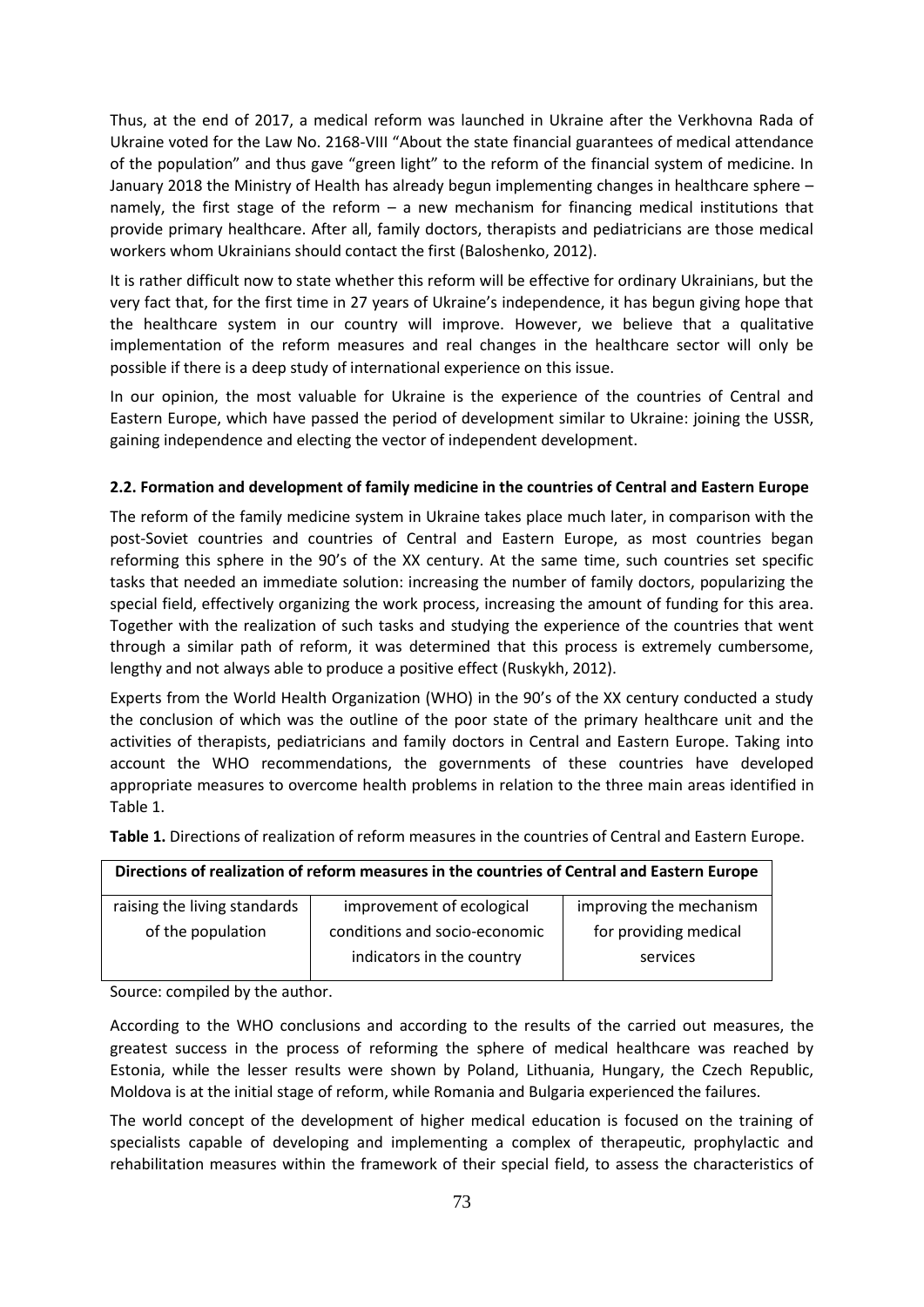mental and physical health of a person, to analyze and demonstrate the effectiveness of their own professional activities, to predict ways and directions of its improving and increasing efficiency (Korotych, 2017).

Family medicine was defined as a special field in Estonia in 1993, and in 1995 there was the introduction of residency training in the sphere of family medicine. A similar situation occurred in Poland. Since 1994 the special field "family medicine" has become one of the most popular in medical educational institutions. Courses for the training of family doctors have been opened in Lithuania since 1991, which lasted 33 months, and since 1993 there have been courses for retraining for doctors, lasting 52 weeks. In Bulgaria there was the course "Family Medicine" lasted 1 year in medical schools for all students. The implementation of the state program on the training of family doctors and the promotion of this special field began in Moldova in 1996. The State Medical University opened the Faculty of Family Medicine. With the support of UNICEF family doctors were trained on maternal and child health (Ruskykh, 2012).

However, all countries of Central and Eastern Europe met the problem of training specialists. Therefore, the solution to this problem was the organization of appropriate courses for the training of family doctors. There were completely different courses in each country, as indicated by their varying lengths. For example, in Moldova, these were 4-week courses, in Bulgaria and Poland – 6 months courses, in Lithuania – 33-month courses. We consider it necessary to note that the short term of retraining provoked a considerable amount of distrust of patients both to the doctors and to the reform itself. The lack of sufficient knowledge of such family doctors has become a prerequisite for increasing the work of specialized doctors. In order to avoid responsibility for determining the wrong diagnosis, family doctors subscribed an unreasonable number of appointments to other specialists.

In order to overcome this problem Hungary, Lithuania, Slovakia, Latvia focused on conducting family medicine courses, which were included in the program for the training of all medical students. In Poland, the Czech Republic, Slovenia, they went even further. In these countries, in higher medical schools, the opening of departments of family medicine was held, and for the working doctors a lot of courses were offered with state support for the improvement of professional qualifications and retraining of doctors. The most popular were distance courses in this field (Ruskykh, 2012).

Short-term retraining courses for doctors have become a problem in Ukraine as well. However, as indicated by the implementers of medical reform, such courses are a direct necessity, which become a prerequisite for expanding the range of medical services that can be provided by former therapists and pediatricians. It should be noted that unlike the European countries, since the beginning of medical reform, and till today, Ukraine has not solved the problems of building a scientific basis for conducting medical reform and expanding scientific research and development; improvement of university programs for the training of family doctors; thorough preparation of advanced training courses and improvement of their educational potential; harmonization of the field of medical education with the requirements of the EU. And these are probably the biggest problems of domestic medical reform.

Today one of the main tasks in the medical sphere is increasing the level of doctor's education as a factor of his / her competitiveness. This creates high requirements for the quality of training and retraining of medical specialists in the system of higher medical education (Zhdan, 2017).

The competitiveness of the medical profession at this time depends directly on the desire and ability to constantly raise their skills or receive new, and improve the quality of education in general. Recently, in the countries of Central and Eastern Europe, including Ukraine, the organization and demonstration of master classes are becoming more and more popular, such as seminars on the exchange of experience, training of craftsmanship, etc. According to the literary data, the most important features of the master class are: a new approach to the philosophy of learning that breaks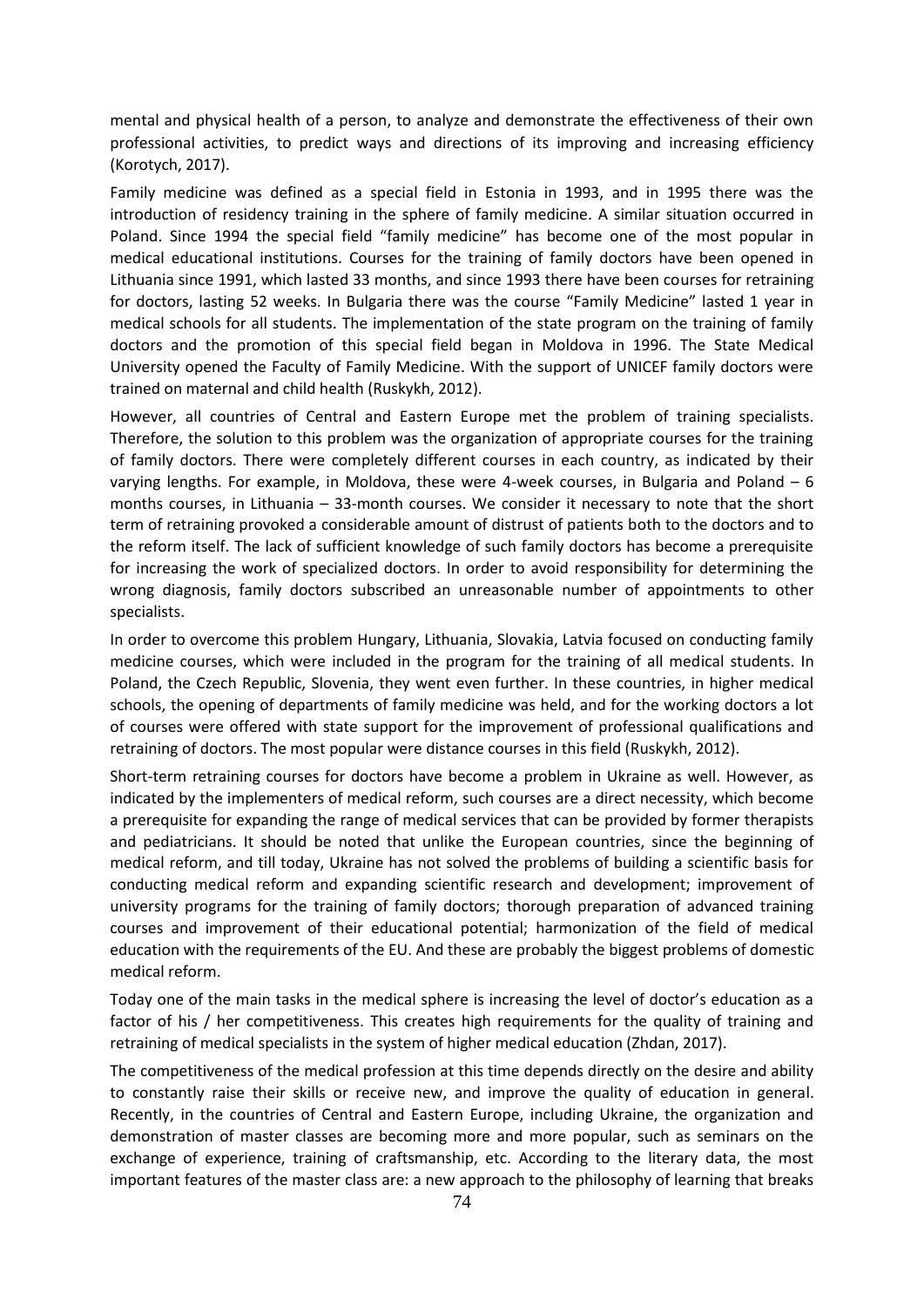the stereotypes; use of the method of independent work in groups that allows to exchange the ideas; setting problematic questions and solving it through creating different situations; the ability of each participant to join the proposed methodological material. A. A. Kapustianska, N. V. Moiseieva, A. V. Vakhnenko, M. O. Rumiantseva and G. Y. Ostrovska indicates that the use of master classes in medical education will have a positive effect on the overall educational process, which in turn will increase the competitiveness of the medical profession "family doctor", popularize the profession of a doctor, and enhance the culture of communication in the medical sector (Kapustianska, 2017).

The beginning of reforms was preceded by enormous preparatory work in the countries of Central and Eastern Europe. Thus, before conducting a cardinal medical reform, the Estonian authorities identified the actual need for family doctors for the country's population. In order to do this, general practitioners were obliged to register as independent individuals and to register the full list of patients which was freely available at the beginning of the reform. All family doctors were given 4 years to perform all legislative requirements regarding the peculiarities of their practice organization (Ruskykh, 2012).

The reform took place even calmer in Lithuania, as the state left medical ambulatories and polyclinics under its control and management, and about 80% of all doctors in general medicine remained employed as hired workers in state medical institutions. Poland went a different way and on absolutely equal terms supported both the private practice of doctors and the practice of individuals as hired workers. In Hungary the work of family doctors in state policlinics and centers was equated to work in the public service. In Romania, the Czech Republic, Bulgaria the private practice of family doctors was predominant, while in Slovenia and Moldova the most popular work was at state polyclinics and centers, and family doctors remained in the status of hired workers.

Today, family doctors are equated with the kind of "guard" doctors, because in most countries of Central and Eastern Europe a family doctor should provide a survey and arrange an appointment in case of such a necessity before visiting a specialist. An exception was, for example, the Czech Republic, where the responsibilities of family doctors did not include this kind of work, and contacting the specialists is possible at any time (Ruskykh, 2012).

But the process of any reform, and especially the health-related reform, is not cheap and requires significant funding. The experience of Central and Eastern European countries has shown that the stage of attracting foreign funds is one of the most important steps in the implementation of medical reform in the country, because the State Budget of the country is unable to finance additional expenses related to medical reform on its own, because medicine on 90% is funded by the state.

Cooperation with foreign entities in attracting credit funds should have a positive impact on the economic and social life of the country, as it provides an opportunity to obtain relatively cheap loans in the short term and on preferential terms. The attraction of such funds takes place after the signing of international agreements on attracting funds from foreign countries, governments, international financial institutions, etc. (the programs of UN, WHO, USAID, EU).

However, international financial assistance in Ukraine is not alright. Thus, one of the largest projects in the healthcare sector in Ukraine is the project "Improvement of health care in the service of people", which is carried out by the Ministry of Health of Ukraine in accordance with the Loan Agreement between Ukraine and IBRD for the total amount of 214.7 million US dollars. The implementation of this project has become one of the most failing. During the first year and a half, the funds used by the executor (Ministry of Health of Ukraine) were almost equal to the amount of budget funds paid by our state to IBRD for loan servicing, which is 1.2 million US dollars.

In connection with the untimely selection of loans, which is traditional for Ukrainian executors, Ukraine also paid commission fees for reservation in the amount of 26 thousand US dollars. In fact,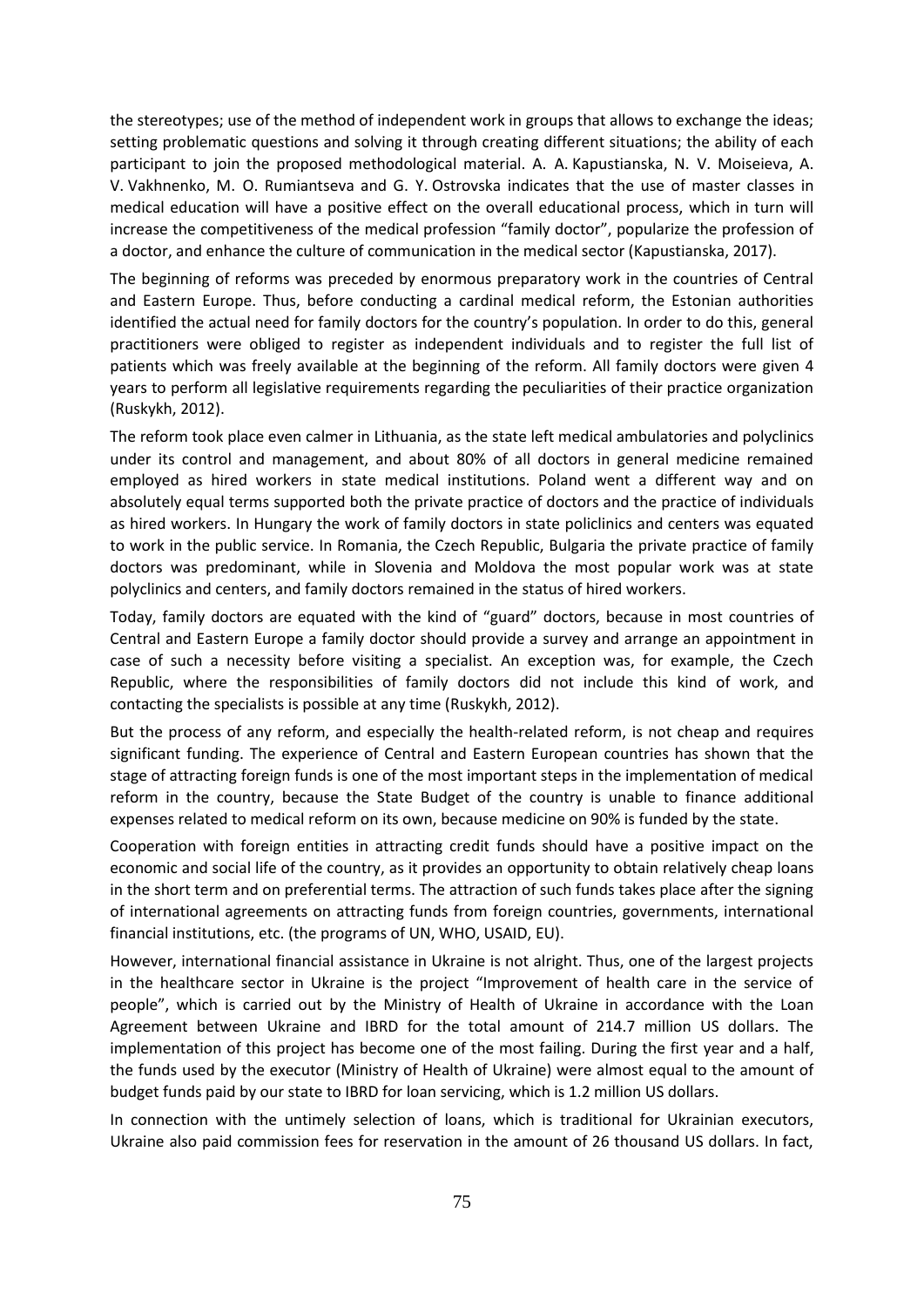this amount is a loss of budget funds for Ukraine. However, any official person in Ukraine was held responsible for his actions, which caused such losses (Kitura, 2017).

As a result of the audit of this project, it was established that the feasibility study did not include calculations and a list of measures for the implementation of the project. In almost two first years, there were not created groups of executors (consultants) of the project that were responsible for the implementation of control measures of persons. Reporting is carried out at an inappropriate level and in violation of the requirements of the Loan Agreement Project "Improving Health at the Service for People". However, contracts were concluded with individual executors with payment for actually time worked, and not for the received results – 238 thousand US dollars (Kitura, 2017). There are no other large-scale projects for attracting international financial assistance for the implementation of medical reform and the separation of primary and secondary medical healthcare units in Ukraine.

Since 2018, the issue of remuneration for family doctors has been recognized in Ukraine as the most discussed issue with regard to the implementation of medical reform and the work of the primary healthcare unit. In the speeches of acting Minister of Health of Ukraine Ulyana Suprun it is noted: "Funds should go for the patient". Within the framework of the implemented medical reform, this implies that the salary of the family doctor is carried out by mixing the basic components: patient fee, program bonuses, payment for the provision of the relevant services, payment for the provision of additional services. Such a system is intended to stimulate doctors to work, study, further training, retraining, etc. For example, today the family doctor has the right to participate in children's immunization programs, care programs for patients including chronically ailing patients, programs for the protection of women's health, etc. Taking into account the fact that the main element of family doctor's salary monetization is the payment for a patient, there is a problem in the doctor's desire to improve his financial position by imposing excessive (2 thousand and more) declarations on patient care, despite the fact that an excessive number of patients will be negatively affect the quality of its services. To avoid such situation, in Bulgaria, for example, the fee is reduced for each new patient in case of exceeding the standards for the number of people.

The family doctor's salary system for each individual patient is the basis of medical reform in the countries of Central and Eastern Europe. It is typical for Bulgaria, Hungary, the Czech Republic, Estonia, Romania, Poland, Moldova, Lithuania. However, the following components of payment for labor are not typical for all countries. For example, payment for the implementation of child health programs, women's health care, monitoring chronic diseases, and preventing female and childhood illnesses are typical in Bulgaria (11%) and Romania (15%); payment for the implementation of preventive measures and emergency care at home is introduced in the Czech Republic (30%), Romania (15%) and Poland (Stefanchuk, 2019).

The main bonuses in the payment for family doctors' labor are:

– Estonia – payment for the implementation of indicators for the care of chronically ill patients and immunization of children (2-3%);

– Hungary – payment for the achievement of the determined quality indicators;

– Lithuania – payment for low level of hospitalization, achievement of high index of children's immunization, high rate of visits to the patient, early diagnosis of cancer and cardiovascular diseases (13-14%);

– Romania – payment for achieving higher than 95% immunization level;

– Moldova – additional payment for the supervision of children under 5 years, regular preventive visits to children, supervision of certain patients (diabetes, tuberculosis, cancer, hepatitis, etc.) (Stefanchuk, 2019).

General salary of family doctors may include other indicators of their professional activities, in particular: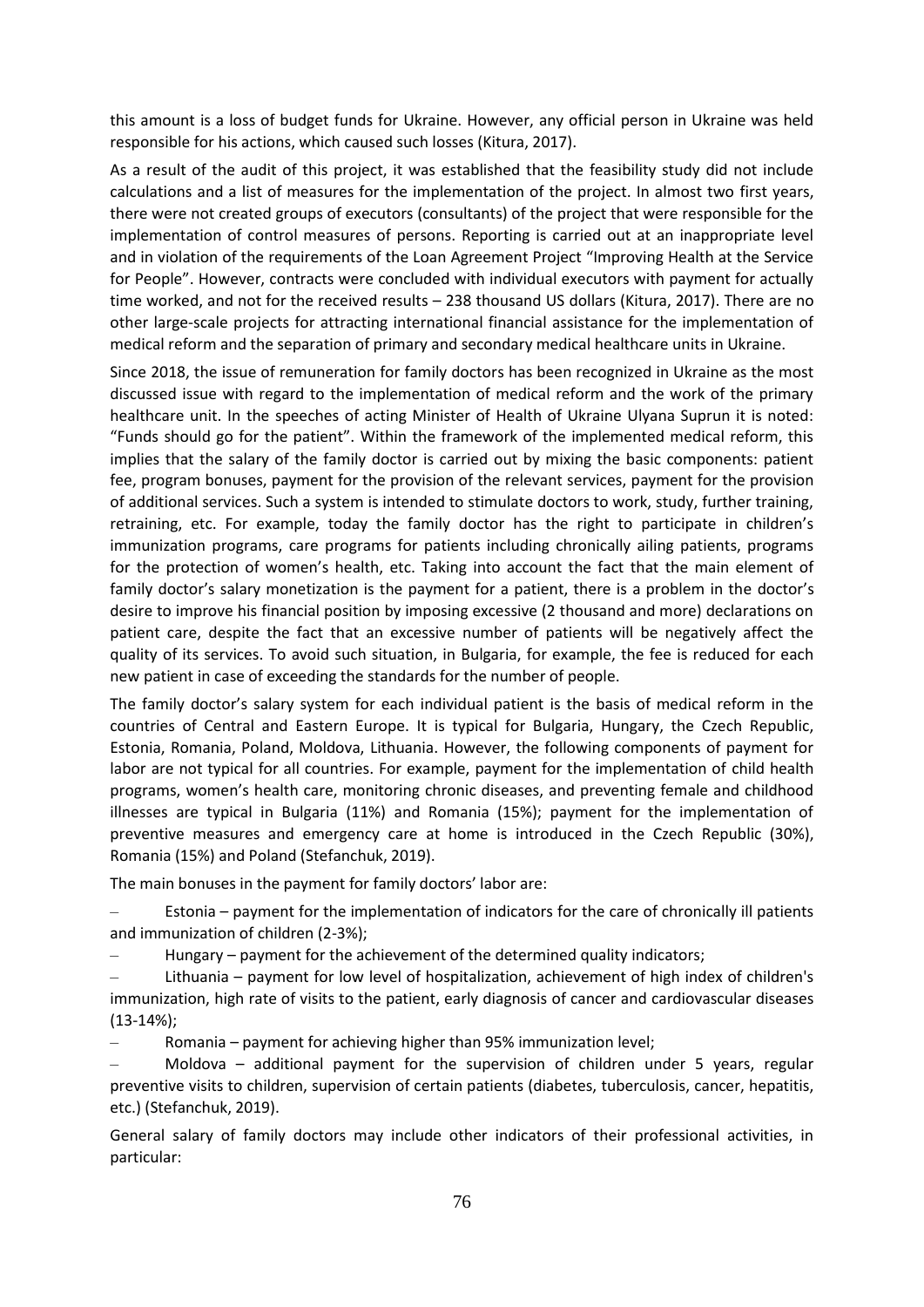– Hungary – an additional payment if the doctor has the appropriate qualification; if the family doctor has been practicing for more than 25 years; the doctor sees unregistered patients;

– Estonia – for laboratory tests, retention of practice and own cabinet, located at a distance of more than 20-40 km from the state hospital, ambulatories, polyclinics, etc;

– Bulgaria – for work in remote areas and under complicated conditions;

- Lithuania for work in the countryside;
- Romania for professional level (Stefanchuk, 2019).

According to the report of Health and long-term care in Europe Union, the average satisfaction rate for Central and Eastern European citizens in reforming the primary care unit is 84% (Diagram 1). However, this level does not indicate the absolute success of medical reform. It can only mean that the work of the new system is somewhat better in comparison with the work of the post-socialist system of medical care and the work of pediatricians and therapists at the end of the last century. Researchers also note that patients today do not fully understand the functions of a family doctor. During sociological surveys, some respondents stated that the main responsibility of the family doctor is to subscribe the appointments to specialists, rather than direct provision of medical services aimed at treatment and preventive measures.

Researchers indicate an extremely low level of implementation of individual elements while studying the effect of medical reform and the level of effectiveness of implementing innovative measures in Central and Eastern European countries. In particular, it is noted that the popularization of medical special field – family medicine is at an extremely low level.

The proportion of family doctors to the total number of doctors has remained low in countries such as Hungary, Poland, and Bulgaria. In the last 10 years, the cost of primary healthcare per one person has increased compared with the cost of inpatient treatment in Estonia (by 7.1%), Hungary (by 2.7%), which positively characterizes the implementation of medical reform in these countries. However, the opposite result is characteristic for Poland, Slovenia and the Czech Republic (increased costs for inpatient care, which makes it possible to talk about lowering the quality of service provision in the primary link).

**Diagram 1. Information on the effect of reforming the primary healthcare unit in Central and Eastern Europe.**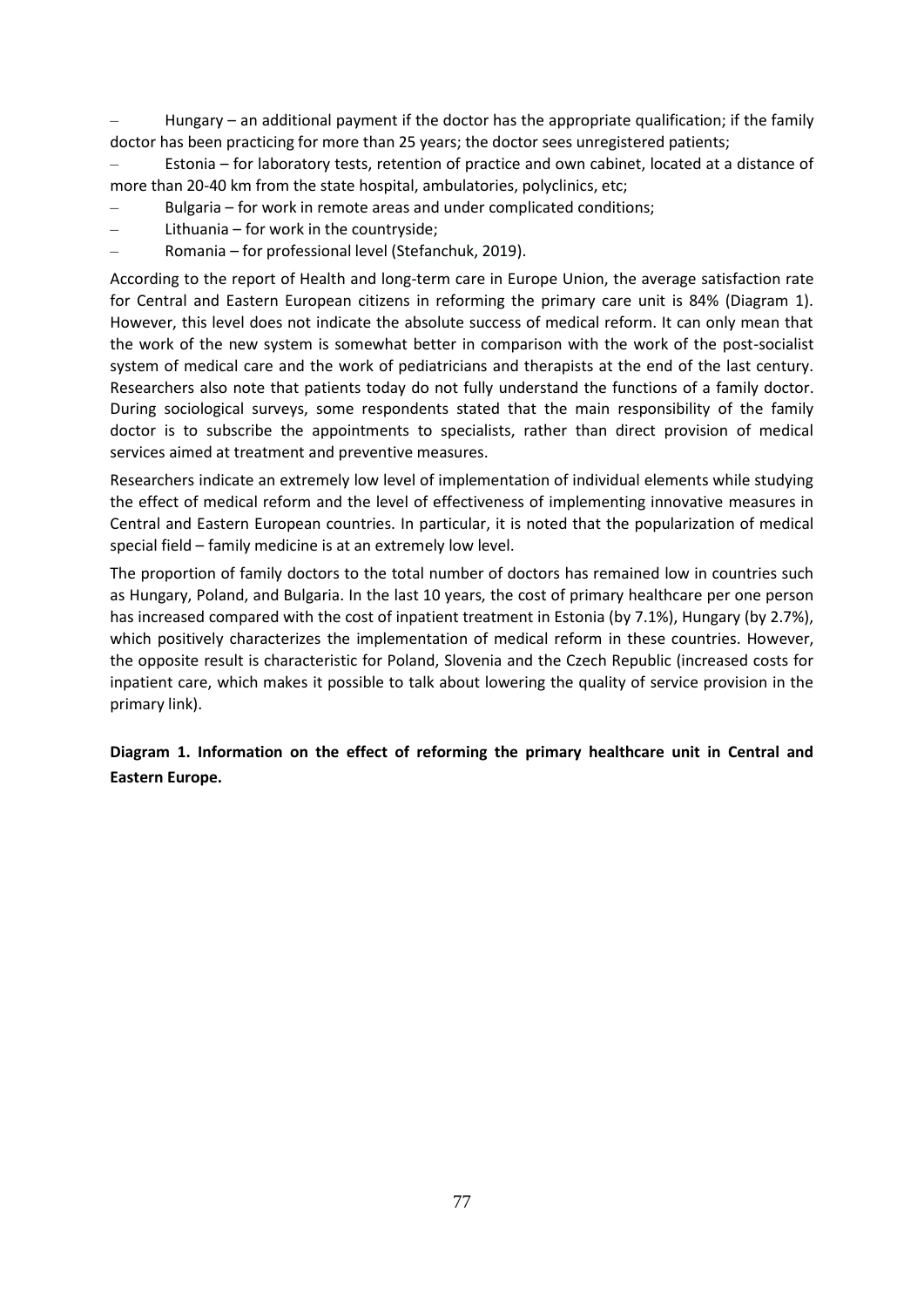

*Source: compiled based on Health and long-term care in European Union data and K. Ruskykh's information (Baloshenko, 2017).*

For Bulgaria the mistrust of patients to primary healthcare and family doctors has been characteristic for a long time, due to the short term of study in the field of family medicine and the presence of many doubts in the qualifications of specialists. This led to the fact that the functions of the family doctor were reduced to the subscribing appointments to specialized doctors and the issuance of recipes for the purchase of drugs and medicines. Bulgaria is a country in Central Europe, in which the medical reform is considered to be unsuccessful and showing the lowest results.

A similar situation occurs in Romania, where family doctors were left out of the administrative-legal component of the reform. The functioning of the primary unit is defined as unsatisfactory, and the performance of duties by family doctors is inappropriate. According to official information, only 25% of all appeals to specialist doctors are justified. In all other cases, the provision of medical services is also possible by family doctors. However, according to the shortcomings in the organization of work and its payment, family doctors themselves are not interested in servicing more patients.

All medical services in Poland are more focused on the treatment of diseases, rather than on preventive medical measures. The main problems in the work of family doctors are the following: insufficient salary, excessive workload of working family doctors both in state clinics and in the field of private practice, lack of sufficient number of doctors.

Summarizing the results of our study, taking into account the experience of Central and Eastern European countries regarding the reform of the healthcare system, we can identify the main problems encountered by countries in the implementation of medical reform:

- lack of family doctors;
- lack of effective training in the field of family medicine and good advanced training system;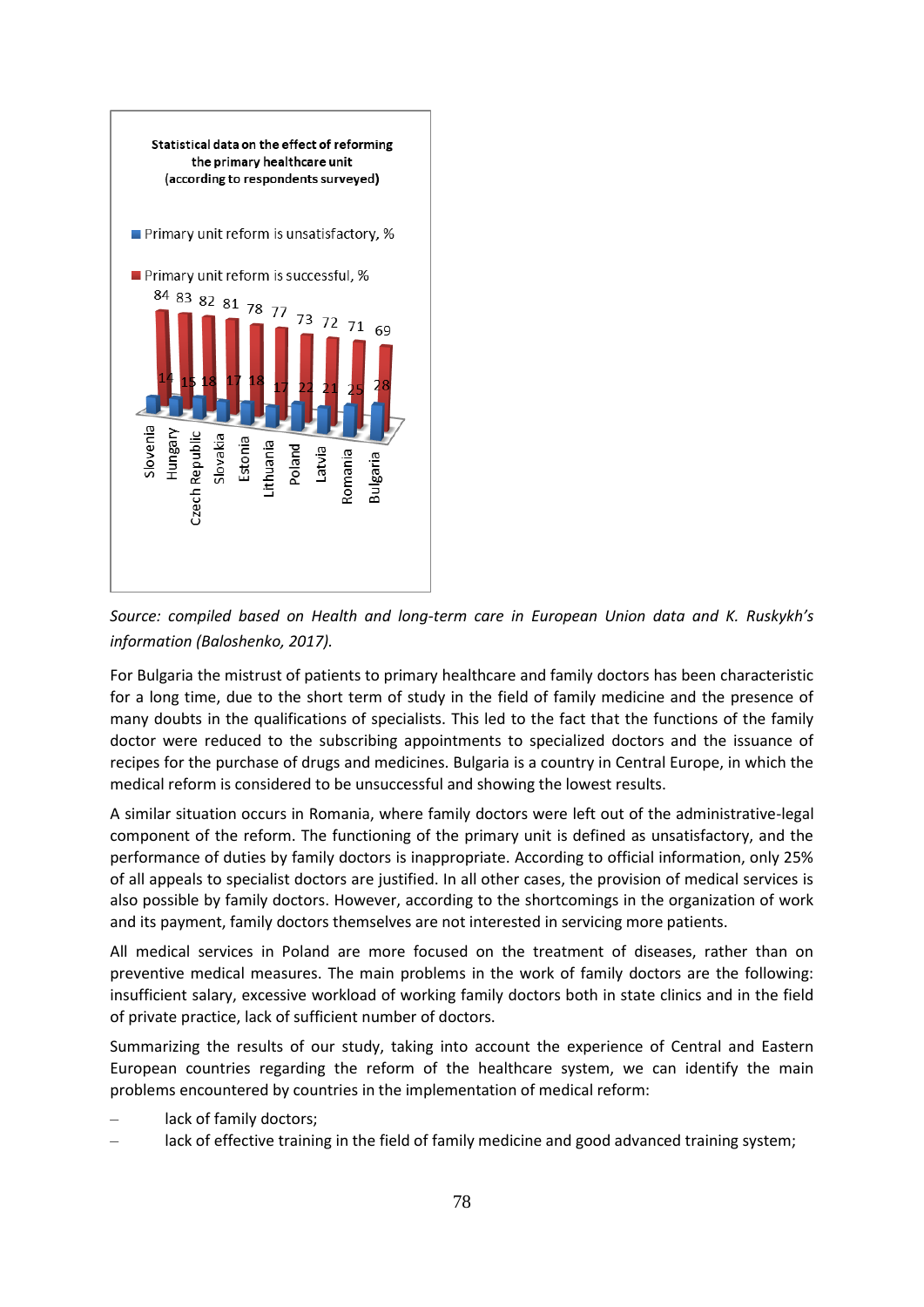– consistent harmonization of university education with the major "family medicine" in accordance with the requirements of EU legislation;

– absence of an effective system of monitoring of quality indicators of primary healthcare;

– lack of clear coordination with public and local authorities and effective cooperation on the popularization of the primary healthcare unit;

– lack of stable political support for carrying out reforms as it was most expressed in Lithuania and Latvia;

lack of a clear methodology for developing a strategy for reforming the healthcare sector and making decisions in the process of such reformation;

– introduction of a clear system of restraining and countervailing, system of incentives and rewards;

– development of analytical and technical capacity of local authorities in monitoring the results of primary healthcare;

the existence of a clear long-term reform plan and the development of a regulatory framework (Voronenko, 2005).

Each of the aforementioned aspects is extremely important for Ukrainians, since it indicates what problems our state can meet or have met already. The beginning of medical reform in Ukraine was indicated by the adoption of the Law of Ukraine "On the Procedure for Reforming the Health Care System in Vinnitsa, Dnipropetrovsk and Donetsk Regions, and in the City of Kyiv". The adoption of this law is connected with the beginning of the reform of medical healthcare on the principles of family medicine in 3 pilot oblasts and in Kyiv.

Today in Ukraine there is discussion on the fragmentary and ill-considered reformation of primary healthcare, while the introduction of changes takes place without specifying goals, results, tasks, a defined action plan, criteria for monitoring and control. Following a study on the state of medical reform in Ukraine, the Institute for Economic Research and Policy Consulting identified that Ukraine is characterized by:

– realization of the reform without approval of a new model of provision of medical services;

– the goals of medical reform in Ukraine are not specified and tactical ways to achieve such goals are not defined (the only programs are economic reform programs for 2011-2014 years);

– criteria for the introduction of changes aimed at optimization of medical institutions and the selection of the primary medical healthcare unit are not defined;

– the establishment of centers for provision of primary medical healthcare was carried out without a coherent plan for optimizing medical institutions. In most cases, even an inventory did not take place;

– there are no criteria for the reorganization of rural district hospitals in the ambulatories of family medicine;

– political instability, which has a direct impact on the implementation of medical reform measures, since the reform process is long-term;

low level of socio-economic development in Ukraine;

– the existence of a stable relationship between doctors and patients, which creates preconditions for the direct referral of patients to specialists, and not to family doctors (Vakhnenko, 2017).

We believe that the success of the reform of the primary healthcare unit depends entirely on the professionalism of family physicians themselves. However, this circumstance is one of the most problematic in comparison with the above mentioned. Thus, about 60% of all doctors (therapists and pediatricians) in Ukraine are people of pre-retirement and retirement age, which challenges the expediency of their retraining for family doctors, as well as the quality of such retraining.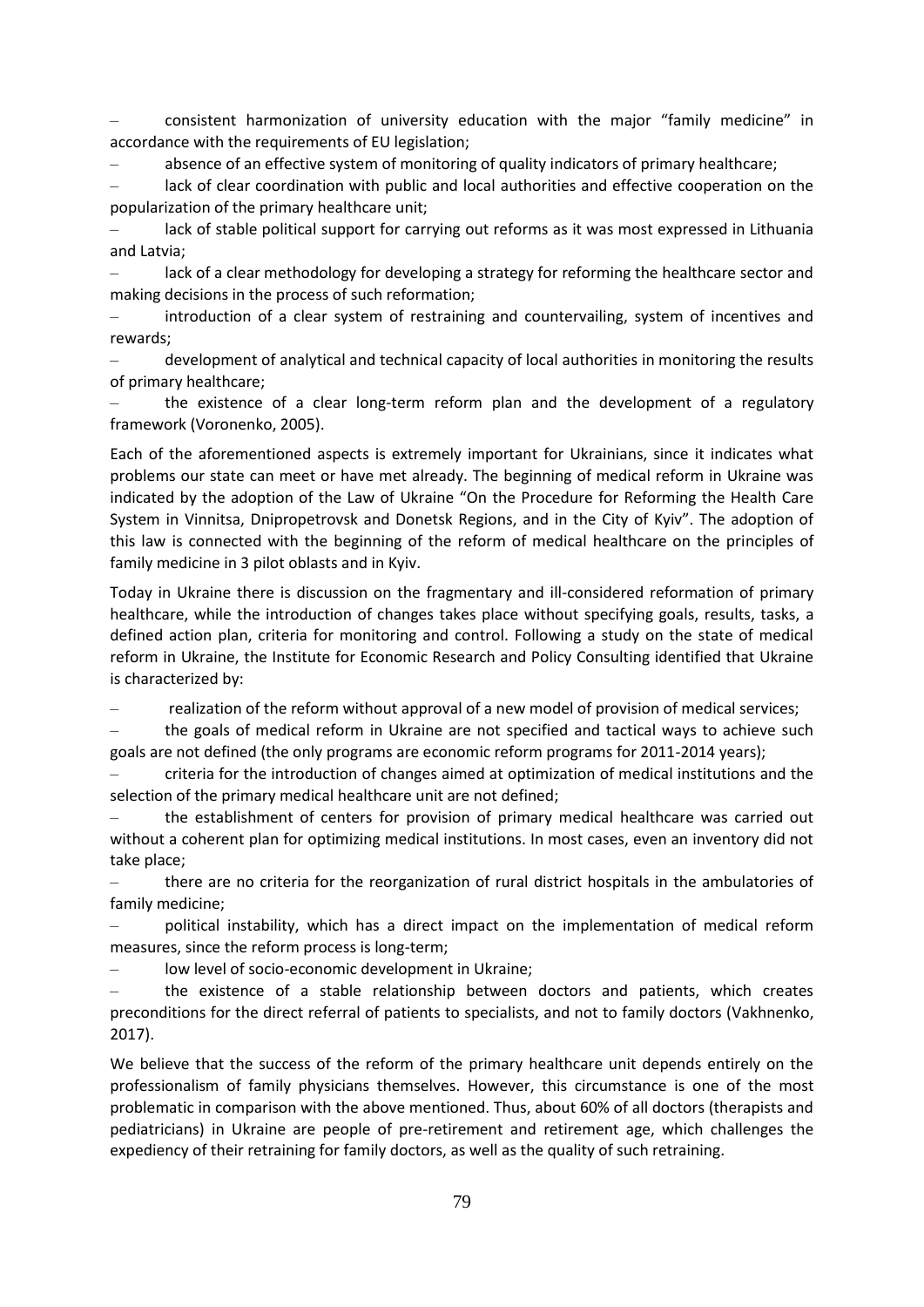According to current realities, the obtaining of specialization of a family doctor is possible for a person after a short-term course. In our opinion, courses lasting in 4-6 months give rise to distrust of such doctors. We believe that the chosen training course for a short-term program, as in the example of Bulgaria, is an unsuccessful way of implementing medical reform. Another incorrect aspect of the whole process is the issue of personnel planning. Currently the Government of Ukraine does not pay enough attention to this issue, namely: there is no promotion of the special field "family medicine", there is no improvement of university programs of training and qualitative preparation of postgraduate, distance and advanced training courses. At the legislative level, it is just outlined that the need for a sufficient number of family doctors for the effective functioning of the primary healthcare unit will take place due to the re-training of all therapists and pediatricians by 2020.

One of the aspects of the work of family doctors is the implementation of preventive measures. However, experts from the Institute for Economic Research and Policy Consulting have shown after conducted study that family doctors in Ukraine do not take any preventive measures. This is primarily due to the lack of sufficient knowledge on this issue (Vakhnenko, 2017).

Ukraine among the stages of healthcare reform has highlighted an extremely important stage – the implementation of pilot projects that was not typical for most Central and Eastern European countries. Implementation of such projects should be a prerequisite for effective and targeted reformation throughout Ukraine, the development of tactical and strategic plans, and a clear definition of goals and objectives. However, 2018 showed that Ukraine has gone through the way of introduction the changes without planning, discussion and disclosure.

#### **ІІІ. RESULTS**

## **3.1. Qualification and competency characteristics as the basis for the development of specialized care.**

In most countries of Central and Eastern Europe, the profession of "family doctor" employs 30-50% of the total number of health workers. Therefore, in Ukraine the whole medical field was aimed at the development and improvement of specialized care for a long time, which has lowered the role and quality of the provision of services by therapists, pediatricians, family doctors, urgent changes to state standards for training specialists in the field of "family medicine" and bring them in line with European ones.

The Family Medicine Association "European Wonca" has developed competencies and qualification characteristics for a family doctor. The competencies and qualifications of family doctors are generally accepted as European standards. Taking into account the pro-European vector of development of Ukraine, we consider it necessary to emphasize the priority of the compliance of domestic family doctors with below indicated competences and qualifications.

Competences of the family doctor:

– responsibilities for managing the primary healthcare unit;

– medical care is directed at the individual and his / her family, and is carried out on a continuous basis;

– providing a wide range of health services that are associated with chronic and concomitant diseases;

– a comprehensive approach is directed at the implementation of preventive measures, treatment and care of patients;

– orientation towards society, which implies a general responsibility for the health of the whole society in general and each citizen separately;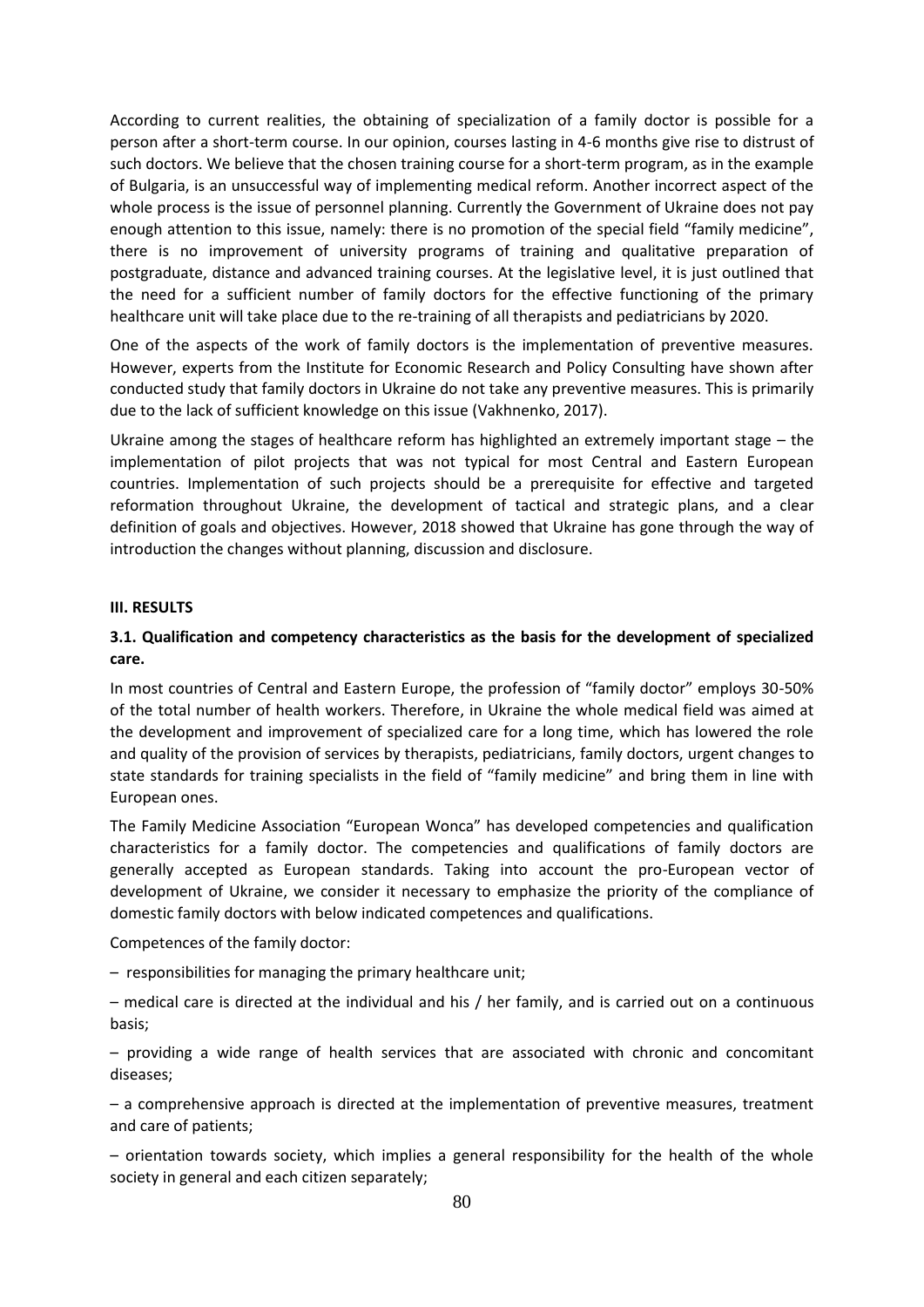– fulfilling of duties on the basis of a holistic approach, which provides for solving health problems in biomedical, psychological, social and cultural aspects (Tkachenko, 2015).

Qualification characteristics of the family doctor:

– the primary unit of health care is publicly available for the entire population of the country;

– individual patients should be provided with individual medical care, however, generally accepted standards and peculiarities of the family and social environment should be taking into account;

– the use of the resources of the state health care system should be at the level of their effective, purposeful and professional use;

– the family doctor during the provision of medical services cooperates not only with the individual, as a member of the family, but with the whole family, examines the health of the whole family. This circumstance creates preconditions for the emergence of trust relationships between family and family doctor;

– the family doctor has the opportunity to solve the problem of diseases on preclinical level, by taking preventive measures;

– the family doctor is fully responsible for the consistency, continuity and completeness of medical care according to the patient's needs.;

– a family doctor has his / her own unique type of clinical thinking and way of decision making that is determined by statistical and epidemiological indicators of health and morbidity;

– has sufficient qualification, knowledge and skills to solve problems of acute and chronic diseases;

– the family doctor is fully responsible to the law and society for the quality and effectiveness of the medical care provided;

– has appropriate skills in teaching patients a healthy lifestyle (Tkachenko, 2015).

#### **3.2. Administrative and legal basis for the reform of family medicine in Ukraine.**

In our opinion, only scientifically justified measures based on the positive experience of developed European countries can bring the effect of reform implementation, so the results of our research are among the first of its kind, and their use will be important for medical reform in Ukraine. In the course of our research, we proved that prior to the reform, the Government of our country, together with domestic scientists, would have to draw up a clear action plan for reforming the medical sector, as it was done in Estonia, Slovenia, Hungary and the Czech Republic. This plan should be based on the results of the pilot projects received from the proposed reforms in separate administrative units. To do this, the Cabinet of Ministers of Ukraine and the Ministry of Health of Ukraine should develop and approve at the normative level: the model of provision of medical care in Ukraine, the goals of medical reform and ways to achieve such goals, the strategy of reforming the health sector.

#### **IV. DISCUSSION**

The analysis of the implementation and realization of the medical sector reform in Central and Eastern European countries shows that the overall process is quite lengthy and requires a clear statement of goals and objectives. The reform process itself requires constant changes to previously made decisions and adjustment of new proposals. Particular attention is paid to the issues of teaching students, their qualitative training, retraining, advanced training, participation in conferences, seminars, symposiums, roundtable discussions, etc. on the effectiveness of providing primary healthcare and popularization of the special field "family medicine".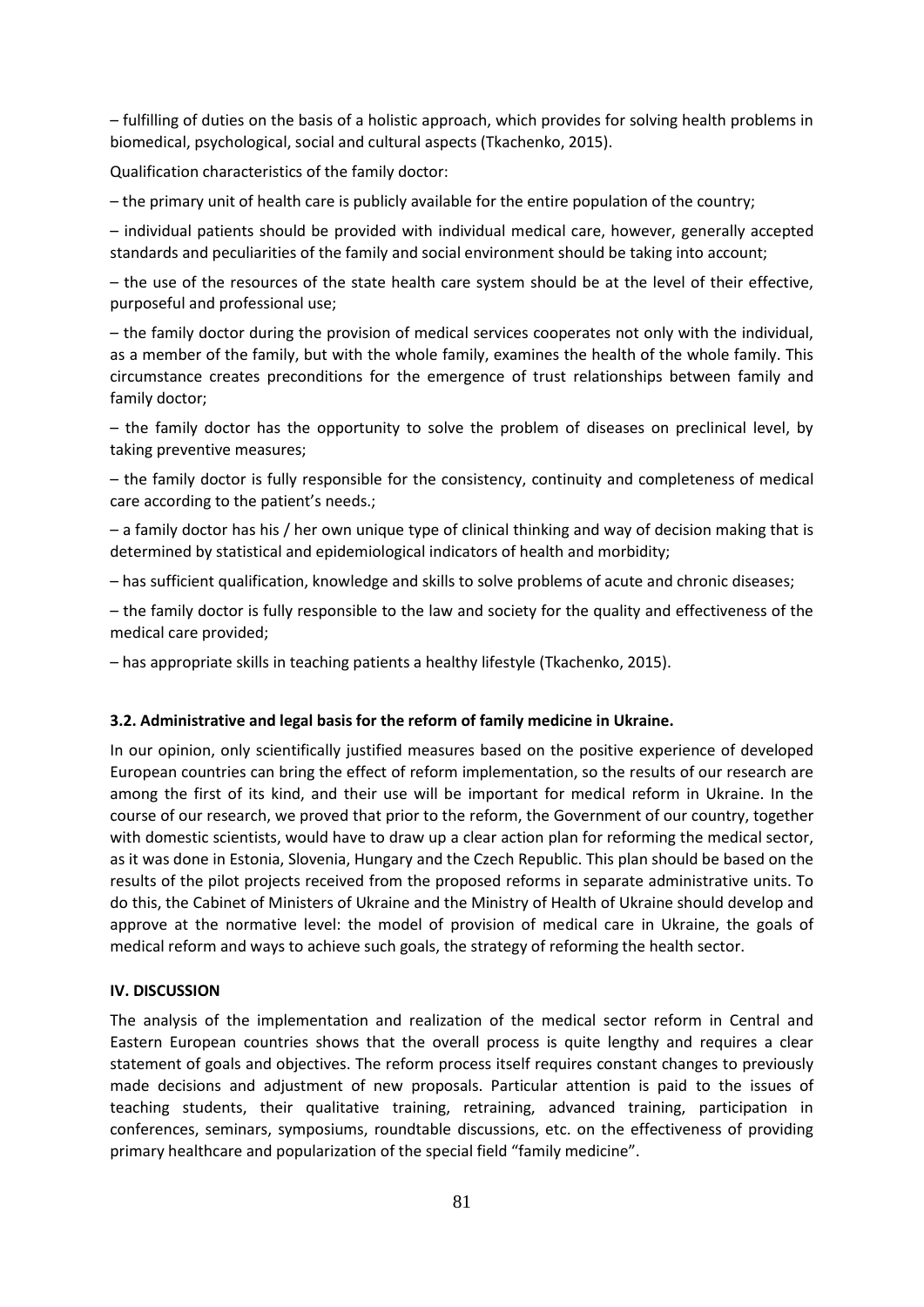To determine the statistics on the ratio of doctors and patients, it is necessary to create a single base of patients. This question at the level of legislative consolidation has risen for the first time in Ukraine in 2012. However, no changes have been made till nowadays. We should note that the electronic registry is absent now. During the implementation of this measure there were difficulties with the very procedure for data entry into such a database, its creation and software, the absence of reliable and effective mechanism for protection of the patients' data (both medical and personal).

The question of the ratio of primary (family doctors' work) and secondary healthcare is still discussible. We believe that the main task for Ukraine should be the informatization of both units of medical care, which is a prerequisite for deepening their cooperation and coordination of work. Moreover, K. Ruskykh notes that the continuation of primary healthcare reform in Ukraine should take place simultaneously with the optimization of the secondary unit, the reform of emergency medical care and the reform of the system of financing the industry (Ruskykh, 2012).

#### **V. CONCLUSION**

Health care reform was a necessity for Central and Eastern European countries as in the 60's and 90's of the XX century the state of health of citizens and the conditions for provision of medical services were unsatisfactory. Such a state of health is associated with low living standards, socio-economic development of countries, ecological status, poor state of health and the implementation of preventive and preemptive measures. In most countries, healthcare was funded by the residual principle, since it was not defined as important. Management in this area was ineffective (Ruskykh, 2012).

Determining the model of management of primary health care centers was one of the main goals of medical reform in post-soviet European countries. Thus, in most countries of Central and Eastern Europe, except to Slovenia and Lithuania, initiators and implementers of medical reform tried to change the ownership form from state to private. Such privatization of primary healthcare centers was planned as a mechanism to stimulate competition between family doctors, stimulating the continuous improvement of their professional knowledge and skills in the market for medical services. However, such reform measures achieved no significant effect. We note that in Ukraine this direction is not defined for the purpose of realization of medical reform, however, there is encouragement of family doctors to private practice.

World experience has shown that the path to reforming the healthcare system is the most successful and expedient, since professional family doctors can solve up to 90% of all patients' problems. It positively affects not only the social component of society life, but also the economic situation in the country. Moreover, Y.V. Voronenko conducted a study that showed that an increase in the number of family doctors, for example 1 medical worker per 10,000 of population, could reduce the death rate by 9% from the overall indicator in the region (Voronenko, 2005).

In the course of our study, we analyzed the mechanisms of carrying out pilot medical reform projects in Dnipropetrovsk, Vinnitsa, Donetsk regions and two districts of Kyiv, but failed to monitor their results due to their absence. Therefore, it is practically impossible to determine the effect of the reforms proposed by the Government of Ukraine. Taking this fact into account, we can argue that, along with the adoption of strategically important legislative acts, an effective system of monitoring indicators of quality of primary healthcare and implementing measures aimed at developing analytical and technical capabilities of state authorities and local self-government bodies should be built in Ukraine.

The experience of the countries of Central and Eastern Europe proves that an important step in the implementation of medical reform is the cooperation of countries with international financial organizations, the attraction of which is an important financial complement to the overall